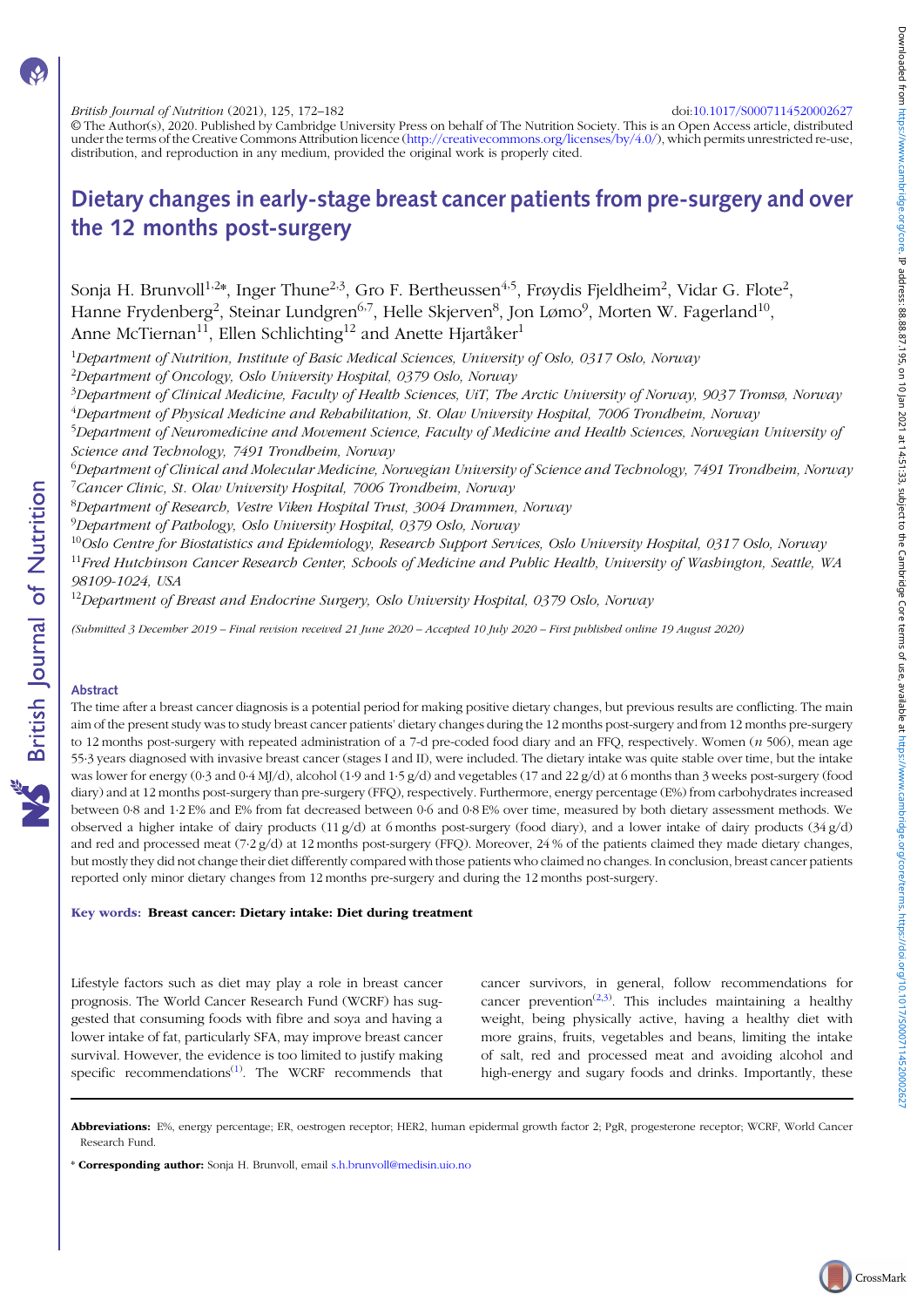<span id="page-1-0"></span>lifestyle recommendations are in line with the American Society of Clinical Oncology Breast Cancer Survivorship Care Guideline<sup>[\(4](#page-8-0))</sup> and the general Norwegian dietary guidelines<sup>([5\)](#page-9-0)</sup>.

Previous studies have demonstrated that between 30 and 60 % of breast cancer patients report that they changed their diet after being diagnosed with breast cancer $(6-10)$  $(6-10)$  $(6-10)$ . Reasons for making dietary changes include: to follow health care professionals' advice; to diminish symptoms related to adjuvant treatment and a desire to cure the disease $^{(7,10)}$  $^{(7,10)}$  $^{(7,10)}$  $^{(7,10)}$  $^{(7,10)}$ . Self-reported dietary changes after being diagnosed with breast cancer have often been reported as healthy changes in line with the WCRF recommendations<sup>[\(6](#page-9-0)-[9](#page-9-0),[11\)](#page-9-0)</sup>. However, a limitation in many of the studies reporting healthy changes is that they have often used only simple questionnaires assessing dietary changes that ask for increased, decreased or no change in intake of given food groups<sup>[\(6](#page-9-0)–[9](#page-9-0))</sup>. Studies providing detailed quantitative information on dietary changes, using repeated dietary assessments, have shown inconsistent results; healthier dietary changes, changes in an unfavourable direction and no changes in diet have been reported $(12-17)$  $(12-17)$  $(12-17)$  $(12-17)$ .

The main aim of the present study was therefore to study dietary changes among breast cancer patients from 12 months pre-surgery before any treatment, and over the 12 months post-surgery with a focus on nutrients and food groups highlighted in the recommendations for cancer prevention by WCRF. Two different dietary assessment methods were used: repeated 7-d pre-coded food diaries providing data on specific days to assess dietary changes over the 12 months post-surgery and repeated FFQ providing data on usual diet to study dietary changes from 12 months pre-surgery to 12 months post-surgery. Furthermore, we compared dietary changes between those who answered yes and those who answered no to the following question: 'Have you made any significant changes to your dietary habits in the last year?'.

## Material and methods

#### Study population and design

Women aged between 18 and 75 years were invited to participate in a clinical study from January 2011 to October 2017 at the Cancer Centre, Oslo University Hospital, Oslo, Vestre Viken, Drammen and St Olav University Hospital, Trondheim, Norway. The women in the present study were newly diagnosed (histologically verified) with invasive breast cancer (TNM stages I and II). Women with ductal carcinoma in situ and pleomorphic lobular carcinoma in situ, known severe illnesses (i.e. severe heart disease, dysregulated diabetes), incapable to write and understand the Norwegian language or being physically active were excluded. All patients were receiving standard care of treatment<sup>[\(18](#page-9-0))</sup>, and general advice related to dietary intake was given – to exclude the intake of supplements during chemo- or radiotherapy and having a diet in line with the Norwegian dietary guidelines<sup>[\(5](#page-9-0))</sup>.

A total of 589 women were invited to participate, and 506 breast cancer patients (stage I or II) had dietary data available at a minimum of one time point, measured using at least one dietary assessment method (food diary or FFQ) with 504 having at least one food diary and 491 having at least one FFQ (Fig. 1).

# Tumour characteristics

All breast cancer surgical specimens were histologically and immunohistochemically examined. The tumours were classified according to invasive histological type: no special type, lobular



Fig. 1. Flow chart of the present study. \* Excluded due to not meeting inclusion criteria. † Excluded due to diagnosed with ductal carcinoma in situ, not breast cancer. ‡ Missing due to surgery (resection), other (i.e. related to side effects of treatment, family setting, time). § Excluded due to energy intake >14 700 kJ/d. ‖ FFQ asked for the usual diet the 12 months before diagnosis, filled in 2–8 d pre-surgery and before any treatment. ¶ FFQ asked for the last month's diet at 12 months post-surgery. The food diary was filled in for 7 consecutive days within 3 weeks post-surgery (before any other treatment), at 6 months and 12 months post-surgery.

Downloaded from https://www.cambridge.org/core. IP address: 88.87.195, on 10] an 2021 at 14:51:33, subject to the Cambridge Core terms of use, available at https://www.cambridge.org/core/terms. https://www.cambridge.org/co Downloaded from https://www.cambrige.org/core. IP address: 88.887.195.1010 in 102.143. subject to the Cambridge Core terms of use, available at https://www.cambridge.org/core/rems.intps://00007114520002110.101311452000210.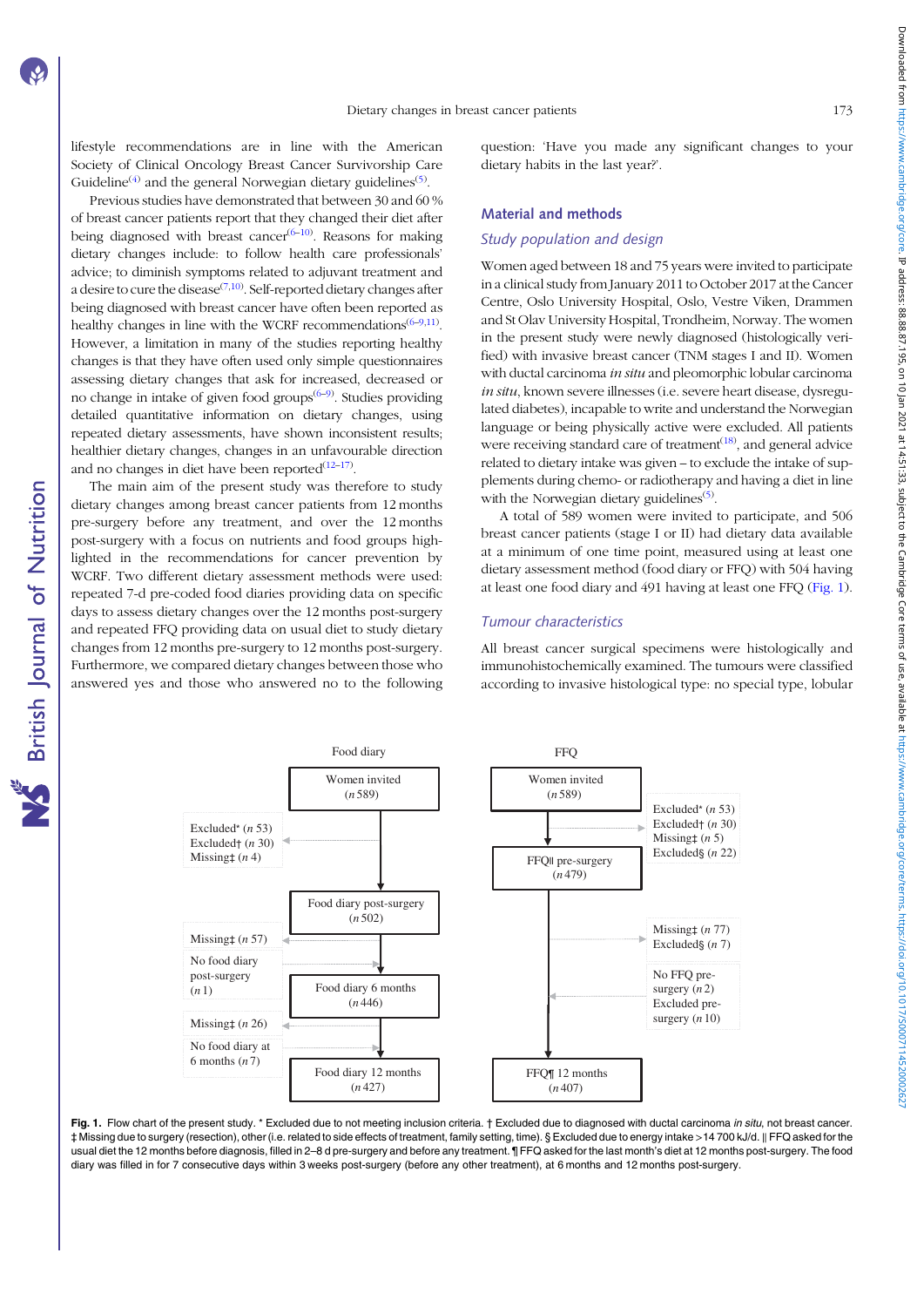**NS** British Journal of Nutrition

and others, and histological grade (1–3). The axillary lymph nodes were examined to detect macro- or micro-metastases using a sentinel lymph node biopsy technique for identifying axillary metastasis. The tumours were routinely investigated with immunohistochemistry for selected markers: oestrogen receptor (ER), progesterone receptor (PgR), human epidermal growth factor 2 (HER2) and tumour cell proliferation (Ki67 hotspot index). ER-positive status was defined as  $\geq$ 1 % ER-expressing tumour cells and PgR-positive status as  $\geq$ 10% PgR-expressing tumour cells. HER2 immunohistochemistry equivocal cases  $(2+)$  were examined with HER2 Dual SISH *in situ* hybridisation to detect gene amplification. The ER-negative, PgR-negative and HER2-negative tumours were aggregated to the molecular subtype triple negative breast cancer. The percentage expression of Ki67-positive tumour cells was determined according to national and international guidelines<sup> $(18,19)$  $(18,19)$ </sup>. Further details about the assessment of tumour characteristics in the present study can be found elsewhere<sup>([20](#page-9-0))</sup>.

#### Dietary assessment: pre-coded food diary and FFQ

Two different dietary assessment methods were used to measure dietary intake in order to capture both the period 12 months post-surgery (food diary) and the period from 12 months presurgery to 12 months post-surgery (FFQ). The patients registered all food and drink consumed in a pre-coded food diary developed by the Department of Nutrition, Institute of Basic Medical Sciences, University of Oslo, Norway. Patients completed the food diaries daily for seven consecutive days within 3 weeks post-surgery (before any other treatment), 6 months post-surgery and 12 months post-surgery (i.e.  $3 \times 7$  d). More than 98 % of the food diaries filled in by the patients had a complete set of 7 d, none had fewer than 4 d and all were included in the analyses. The food diary is nineteen pages long, includes 310 questions on the consumption of different food items and has previously been described in detail $(21)$  $(21)$  $(21)$ . Household units and photos from a validated photo booklet were used to estimate amounts of specific items consumed $(22)$  $(22)$ . In addition, throughout the food diary, there are open text fields where food items not covered in the pre-coded part can be described.

An FFQ, also developed by the Department of Nutrition, Institute of Basic Medical Sciences, University of Oslo, was used to gather data on the usual diet. Pre-surgery and before any treatment, the FFQ asked for the usual diet over the 12 months before breast cancer diagnosis. At 12 months post-surgery, the FFQ asked for the diet in the last month. The two FFQ are identical but covered different time periods. The FFQ is fourteen pages long, includes 256 questions about food items and has previously been described in detail $(21)$  $(21)$ . The FFQ also included the question 'Have you made any significant changes to your dietary habits in the last year?'. At 12 months, we stratified by 'yes' or 'no', to see if dietary changes differed between those who claimed dietary changes and those who claimed no changes. FFQ with energy intake  $\langle 2100 \text{ kJ/d} (n 0)$  and  $>14$  700 kJ/d  $(n 29)$  were excluded (see Fig.  $1^{(23)}$  $1^{(23)}$  $1^{(23)}$ . Height and weight were self-reported in the FFQ, and BMI  $\frac{\text{kg}}{m^2}$  was calculated.

Dietary information was obtained by self-report, but trained personnel manually checked all food diaries and FFQ. In case of inconsistencies or missing information, the patients were contacted by phone and missing information was obtained. The completed food diaries and FFQ were scanned using the Cardiff TeleForm programme version 10.5.1 (Datascan). Food and nutrient calculations were made using the food database AE-14 and the KBS calculation software system (Kostberegningssystem) at the Department of Nutrition, Institute of Basic Medical Sciences, University of Oslo. The food database AE-14 is based on the Norwegian food composition tables from 2014 and 2015 $(24)$ , supplemented with data from calculated recipes and other databases.

Both dietary assessment methods have been validated in various groups of the Norwegian population<sup> $(25-34)$  $(25-34)$  $(25-34)$  $(25-34)$ </sup> including in a pilot study of the present clinical study (the first included patients)<sup>[\(21](#page-9-0))</sup>.

## Food categories and nutrients

The food categories and nutrients that we focused on in this study are among highlighted categories/nutrients in the WCRF Cancer Prevention Recommendations, the Continuous Updating Project report for Breast Cancer prevention and/or the Continuous Updating Project report for Breast Cancer Survivors $(1-3,35)$  $(1-3,35)$  $(1-3,35)$  $(1-3,35)$ . The category fruit, berries and juice included all fresh fruit and berries as well as fruit juices/smoothies. Fruit and berries comprised approximately 70 % of this category, while juice comprised 30 %. The category vegetables included all fresh and frozen vegetables, consumed raw or cooked. All meats (red and white) that were salted, cured, smoked, fermented or put through other processes to improve preservation or flavour were classified as processed meat. The category included sausages, cold cuts and pates for sandwiches, minced meat and products made out of minced meat such as meatballs. In total, 88 and 84 % of the processed meat were reported as cooked meat, measured by the food diary and the FFQ, respectively. The category red meat (unprocessed) included all red meat such as beef, veal, mutton, lamb and pork. In total, 65 and 86 % of red meat were reported as cooked meat measured by the food diary and the FFQ, respectively. Dairy products included all milk, yogurt, cheese and cream-based products (all cream, ice cream, sour cream, cream-based puddings and porridge). The intake of dietary supplements (yes/no) was also studied, where supplements with vitamins, minerals, trace elements and/or  $n-3$  fatty acids were included. In addition to the food groups mentioned, total energy intake, energy percentage (E%) from carbohydrates, sugar, protein, fat and SFA, as well as intake of alcohol and fibre in grams, were assessed.

## Statistical analyses

Descriptive statistics, including age, anthropometric measurements (weight and height were self-reported), education, tumour characteristics and adjuvant treatment, are presented as either means and standard deviations, or as percentages. Linear mixed models, which take into account any missing data at any time point, were used to estimate dietary intake and changes. Patients were included in the analyses if they had dietary data available for at least one time point from either or both of the dietary assessment methods. Separate analyses were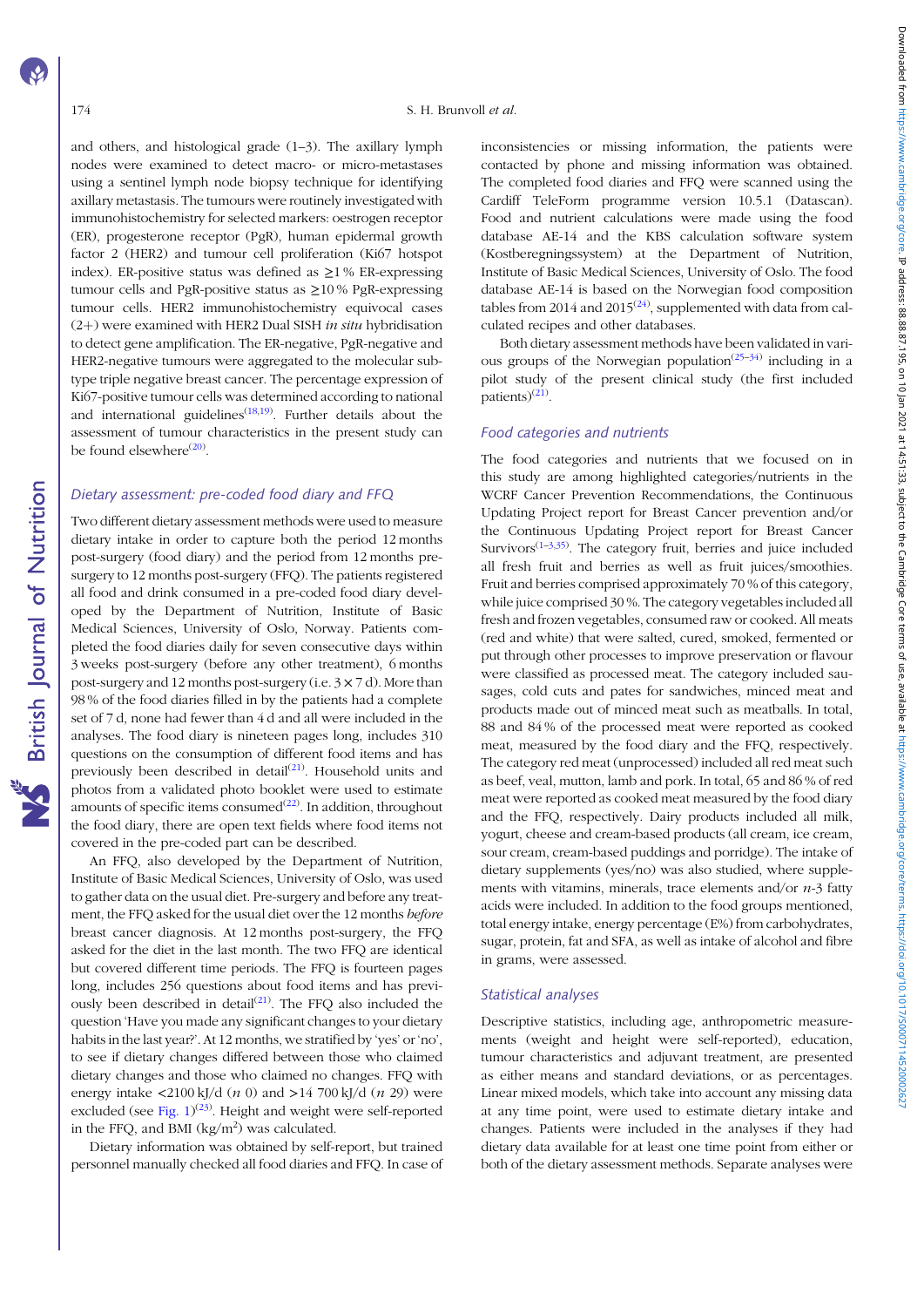Downloaded from https://www.cambridge.org/core. IP address: 88.87.195, on 10] an 2021 at 14:51:33, subject to the Cambridge Core terms of use, available at https://www.cambridge.org/core/terms. https://www.cambridge.org/co Downloaded from https://www.cambrige.org/core. IP address: 88.887.195.1010 in 102.143. subject to the Cambridge Core terms of use, available at https://www.cambridge.org/core/rems.intps://00007114520002110.101311452000210.

run for dietary changes measured using the food diary and the FFQ. Sensitivity analyses were also performed examining dietary intake and changes among those with complete dietary data, and the results were approximately the same as when including data from all patients. The final mixed models were fitted, taking into account repeated measures within the individual over time (patient ID and time as random effects). Age, BMI and time were the only covariates (fixed effects) included in the final models. To avoid making too strong assumptions on the structure of the data, an unstructured covariance matrix for the random effects was used. In a few situations, an independent covariance matrix was used to avoid numerical non-convergence during estimation of the models. We performed stratified analyses by lymph node-positive (stage II)  $v$ . lymph node-negative disease (stage I) for the intake and changes in intake of macronutrients, in order to study whether patients with more aggressive disease changed their diet differently than women diagnosed with less aggressive disease.

Dietary changes from 3 weeks post-surgery to 6 months postsurgery (food diary) and changes from pre-surgery (FFQ) and 3 weeks post-surgery (food diary) to 12 months post-surgery (FFQ and food diary) were studied (see [Fig. 1\)](#page-1-0). Furthermore, we examined the percentage of patients who changed their intake of food groups (fruit, berries and juice; vegetables; dairy products; and red and processed meat) from the first quartile to the fourth quartile and from the fourth quartile to the first quartile (from low to high/high to low intake combined). In addition, differences in change over time were assessed between the patients who claimed that they changed their diet  $v$ . those who claimed that they did not change. Binary outcomes (intake of dietary supplements) were assessed using a logistic mixed model. Estimated marginal means were calculated for all dietary variables 3 weeks post-surgery for food diary and pre-surgery for FFQ, and plots of the estimated margins with 95 % CI were created to visualise the intake over time for those who claimed dietary changes and those who claimed no changes. Primarily, we present change in intake as E% from each nutrient and change in intake in grams is presented only if intake in E% changed significantly. An exception is for the intake of fibre and alcohol, which are presented in g/d. If there was a change in intake of alcohol in grams, we also presented the change in E%. If there was a change in intake of fibre in grams, we did the analysis with energy intake included as a continuous variable and also presented the energy-adjusted change. A significance criterion of  $P < 0.05$  was used. However, most importantly, the statistical significant changes were considered according to the actual size and relevance of the changes. All statistical analyses were performed with the statistical software package Stata SE version 15.1 (StataCorp LLC).

## Ethical considerations

All patients signed an informed consent form. All procedures were approved by the Norwegian Regional Committee for Medical Research Ethics (REK 2011/500 and 2014/945) and carried out according to the guidelines in the Declaration of Helsinki. All data are unidentified, and the results are presented as aggregated measures at the group level and the study is

registered in the clinical trial database [\(ClinicalTrials.gov](https://ClinicalTrials.gov), identifier NCT02240836).

#### Results

In the present study among women diagnosed with stage I or II breast cancer, patients were on average aged 55·3 years at diagnosis with a mean BMI of 25 $\cdot$ 5 kg/m<sup>2</sup>. The breast tumours were, on average, 17·1 mm, 87·9 % of tumours were ER positive and 68·9 % PgR positive. All patients underwent surgery with 73·1 % receiving breast-conserving surgery, 57·6 % of the patients received chemotherapy, 61·0 % endocrine therapy and 82·5 % radiotherapy (Table 1). Overall, estimated mean BMI (adjusted for age) at 12 months post-surgery was not statistically different from the BMI pre-surgery (details not shown). Also, there were no differences in BMI and age, or change in BMI, between the patients who claimed to have changed their diet and those who claimed no changes. Dietary intake and changes were examined using two different dietary assessment methods, that is, a food diary to examine dietary changes during the 12 months post-surgery and an FFQ to examine dietary changes from 12 months pre-surgery to 12 months post-surgery.

## Food diary, dietary changes

Dietary intake and changes in intake measured with the food diary are presented in [Table 2.](#page-4-0) In general, the intake did not change much and the changes that were reported mostly appeared from 3 weeks post-surgery to 6 months post-surgery,

Table 1. Descriptive statistics of the breast cancer patients (stage I or II) at diagnosis (n 506)\*

|  |  |  |  |  |  | (Mean values and standard deviations; percentages) |  |
|--|--|--|--|--|--|----------------------------------------------------|--|
|--|--|--|--|--|--|----------------------------------------------------|--|

| Characteristics at diagnosis      | Mean   |          | SD    |
|-----------------------------------|--------|----------|-------|
| Age at diagnosis (years)          | $55-3$ |          | 9.8   |
| Education (years)                 | $15-1$ |          | $3-4$ |
| Height (cm)                       | 167.4  |          | 6.2   |
| BMI ( $kg/m2$ )                   | 25.5   |          | 4.4   |
| <b>Tumour characteristics</b>     |        |          |       |
| Invasive breast carcinoma NST (%) |        | 75.3     |       |
| Invasive lobular carcinoma (%)    |        | 13.9     |       |
| Other $(\%)$                      |        | 10.9     |       |
| Histological grade (%)            |        |          |       |
| 1                                 |        | $25-7$   |       |
| 2                                 |        | $46 - 7$ |       |
| 3                                 |        | 27.6     |       |
| Tumour diameter (mm)              | $17-1$ |          | 9.9   |
| Node positive (%)                 |        | $25-4$   |       |
| ER positive (%)                   |        | 87.9     |       |
| PgR positive (%)                  |        | 68.9     |       |
| TNBC $(%)$                        |        | 6.9      |       |
| Ki-67 hot spot $(\%)$             | 30.3   |          | 23.9  |
| HER2 positive (%)                 |        | 14.3     |       |
| Treatment (%)                     |        |          |       |
| Mastectomy                        |        | 26.9     |       |
| Breast-conserving surgery         |        | 73.1     |       |
| Chemotherapy                      |        | 57.6     |       |
| Radiation therapy                 |        | 82.5     |       |
| Endocrine therapy                 |        | 61.0     |       |

NST, no special type; ER, oestrogen receptor; PgR, progesterone receptor; TNBC, triple negative breast cancer; HER2, human epidermal growth factor receptor 2. \* Numbers may vary due to missing information.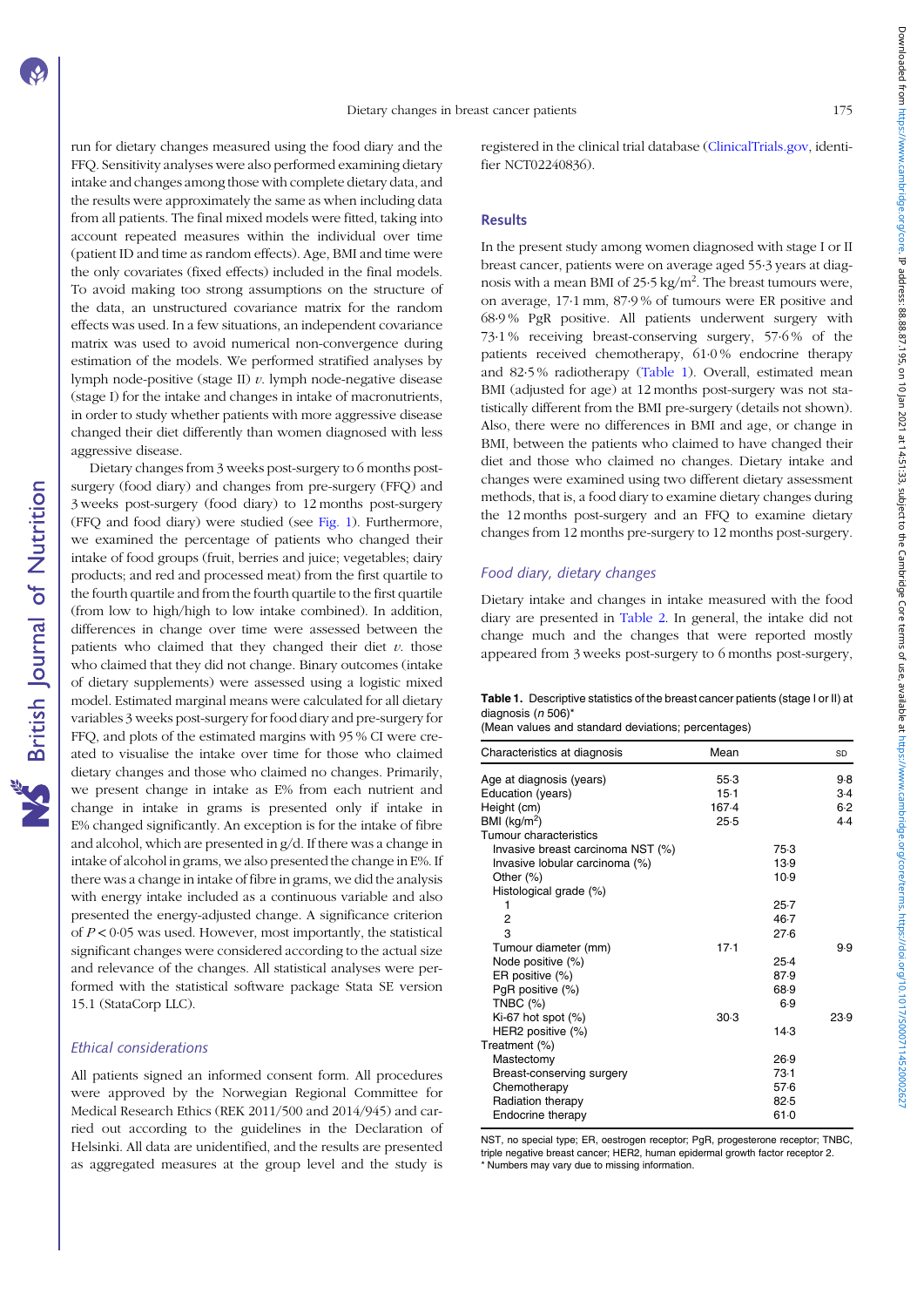#### <span id="page-4-0"></span>176 S. H. Brunvoll et al.

Table 2. Estimated dietary intake per d 3 weeks post-surgery and change in intake to 6 and 12 months post-surgery measured by the pre-coded food diary (n 504)

(Mean values and 95 % confidence intervals; numbers and percentages)

|                              | Post-surgery |          | 6 months            |     | 12 months    |                     |     |              |         |
|------------------------------|--------------|----------|---------------------|-----|--------------|---------------------|-----|--------------|---------|
| Dietary intake               | Mean†        | 95 % CI  | Change <sup>+</sup> |     | 95 % CI      | Change <sup>+</sup> |     | 95 % CI      | PŞ      |
| Energy (MJ)                  | 7.7          | 7.6, 7.9 | $-0.3*$             |     | $-0.4, -0.1$ | $-0.1$              |     | $-0.3, 0.0$  | < 0.01  |
| Carbohydrate (g)             | 174          | 170, 178 | $-0.9$              |     | $-4.9, 3.1$  | 0.2                 |     | $-3.9, 4.3$  | 0.9     |
| E%                           | 38           | 38, 39   | $1.2*$              |     | 0.7, 1.7     | $0.8*$              |     | 0.2, 1.3     | < 0.001 |
| Sugar (E%)                   | $6-8$        | 6.5, 7.1 | 0.2                 |     | $-0.2, 0.5$  | $-0.1$              |     | $-0.4, 0.3$  | 0.4     |
| Fibre $(q)$                  | 19           | 19, 20   | $-0.9*$             |     | $-1.4, -0.4$ | 0.0                 |     | $-0.5, 0.6$  | < 0.001 |
| Energy adjustedll (g)        | 19           | 18, 19   | $-0.4$              |     | $-0.8, 0.1$  | 0.3                 |     | $-0.2, 0.8$  | 0.02    |
| Protein (E%)                 | 17           | 17, 17   | 0.0                 |     | $-0.2, 0.3$  | 0.1                 |     | $-0.2, 0.3$  | 0.8     |
| Alcohol (g)                  | 13           | 11, 14   | $-1.9*$             |     | $-2.8, -1.0$ | $-0.6$              |     | $-1.6, 0.5$  | < 0.001 |
| E%                           | 4.7          | 4.3, 5.2 | $-0.5*$             |     | $-0.9, -0.2$ | $-0.1$              |     | $-0.5, 0.3$  | < 0.01  |
| Fat $(q)$                    | 80           | 78, 82   | $-4.1*$             |     | $-6.1, -2.1$ | $-3.0*$             |     | $-5.1, -0.9$ | < 0.001 |
| E%                           | 38           | 38, 38   | $-0.7*$             |     | $-1.1, -0.2$ | $-0.8*$             |     | $-1.3, -0.3$ | < 0.01  |
| SFA (E%)                     | 15           | 15, 15   | 0.0                 |     | $-0.2, 0.3$  | $-0.2$              |     | $-0.4, 0.1$  | 0.2     |
| Fruit and vegetables (g)     | 362          | 347, 378 | $-14$               |     | $-29, 1.3$   | 7.0                 |     | $-9.7, 24$   | 0.02    |
| Fruit, berries and juice (g) | 217          | 204, 229 | $3-0$               |     | $-9.6, 16$   | 11                  |     | $-1.8, 25$   | 0.2     |
| Vegetables (g)               | 145          | 139, 152 | $-17*$              |     | $-24, -10$   | $-4.7$              |     | $-12, 3.1$   | < 0.001 |
| Red and processed meat (q)   | 72           | 68, 75   | $-3.6$              |     | $-8.1, 0.8$  | $1-0$               |     | $-3.5, 5.6$  | 0.1     |
| Red meat (g)                 | 25           | 23, 27   | $-1.9$              |     | $-5.2, 1.4$  | 1.2                 |     | $-2.3, 4.7$  | 0.2     |
| Processed meat (g)           | 47           | 44, 50   | $-1.7$              |     | $-5.0, 1.6$  | $-0.1$              |     | $-3.4, 3.3$  | 0.5     |
| Dairy products (g)           | 214          | 202, 227 | $11*$               |     | 0.8, 21      | $-1.1$              |     | $-12, 9.7$   | 0.04    |
| Supplements                  |              |          |                     |     |              |                     |     |              |         |
| n                            | 297          |          |                     | 255 |              |                     | 271 |              | 0.089   |
| $\%$                         | 59           |          |                     | 57  |              |                     | 63  |              |         |

E%, percentage energy from nutrient; Post-surgery, within 3 weeks post-surgery; 6 months, 6 months post-surgery; 12 months, 12 months post-surgery. Significant change from 3 weeks post-surgery  $(P < 0.05)$ .

† Estimated mean and 95 % CI intake adjusted for age and BMI (pre-surgery) in a linear mixed model. For supplements, n and % taking supplements.

‡ Change and 95 % CI from mean intake 3 weeks post-surgery adjusted for age and BMI (pre-surgery) in a linear mixed model. For supplements, n and % taking supplements. § Test for change over time (as a continuous variable) in a linear mixed model.

Il Adjusted for energy intake, total energy intake included in the linear mixed model.

¶ Test for change over time (as a continuous variable) in a logistic mixed model.

including a  $0.3$  MJ/d ( $P = 0.001$ ) decrease in total energy intake. Only the intake of E% from carbohydrates (increase) and fat (decrease) changed significantly from 3 weeks post-surgery to both 6 and 12 months post-surgery. The dietary intake of alcohol was  $1.9 \text{ g/d}$  ( $P < 0.001$ ) lower at 6 months post-surgery than 3 weeks post-surgery, but there was no significant change to 12 months post-surgery. In total, 79 % consumed alcohol 3 weeks and 6 months post-surgery and 84 % at 12 months post-surgery. Of the consumers, 60, 52 and 54 % consumed more than 10 g alcohol/d 3 weeks post-surgery, 6 and 12 months postsurgery, respectively. The dietary intake and changes in intake of macronutrients among women with stage I  $v$ . stage II breast cancer were similar.

The intake of most food groups did not change over time. Furthermore, examining the percentage of patients who changed their intake from first to fourth quartile or from fourth to first quartile, it ranged from 1 % for dairy products to 7 % for red and processed meat, both measured from 3 weeks post-surgery to 12 months post-surgery (details not shown). Nevertheless, a few minor mean changes were observed (Table 2). The intake of vegetables was lower  $(-17 g/d,$  $P < 0.001$ ), whereas the intake of dairy products was slightly higher (11 g/d,  $P = 0.04$ ) at 6 months post-surgery than 3 weeks post-surgery. Around 3 weeks post-surgery, approximately half of the dairy consumption was milk, 19 % yogurt, 20 % cheese and 15 % cream-based products, and the distribution was similar at both 6 and 12 months post-surgery. There were no changes in the intake of either fruit, berries and juice, or red and processed meat. Of the meat consumed 3 weeks post-surgery, 65 % was processed meat, the largest sources being minced meat products (38 %), sausages (26 %) and cold cuts and pates (26 %), and a similar distribution was observed at 6 and 12 months postsurgery. In total, 59, 57 and 63 % of the participants were taking dietary supplements 3 weeks post-surgery, at 6 and 12 months post-surgery, respectively. The odds of taking supplements did not change over time.

# FFQ, dietary changes

In general, the diet measured with the FFQ was quite stable from 12 months pre-surgery to 12 months post-surgery ([Table 3](#page-5-0)). However, a few small changes were observed, such as the intake of energy which was reported  $0.4$  MJ/d lower ( $P < 0.001$ ) at 12 months post-surgery than pre-surgery. The intake of carbohydrates was higher (1.0 E%,  $P < 0.001$ ), and the intake of protein, fat and SFA was lower (0.2 E%,  $P = 0.02$ , 0.6 E%,  $P = 0.02$  and 0.2 E%,  $P = 0.05$ , respectively) at 12 months post-surgery compared with pre-surgery. In addition, the intake of alcohol decreased with  $1.5 \text{ g/d}$  ( $P < 0.001$ ) to 12 months post-surgery. In total, 91 % of the women reported any intake of alcohol both pre-surgery and at 12 months post-surgery. Among the consumers of alcohol, 46 and 37 % consumed more than 10 g alcohol/d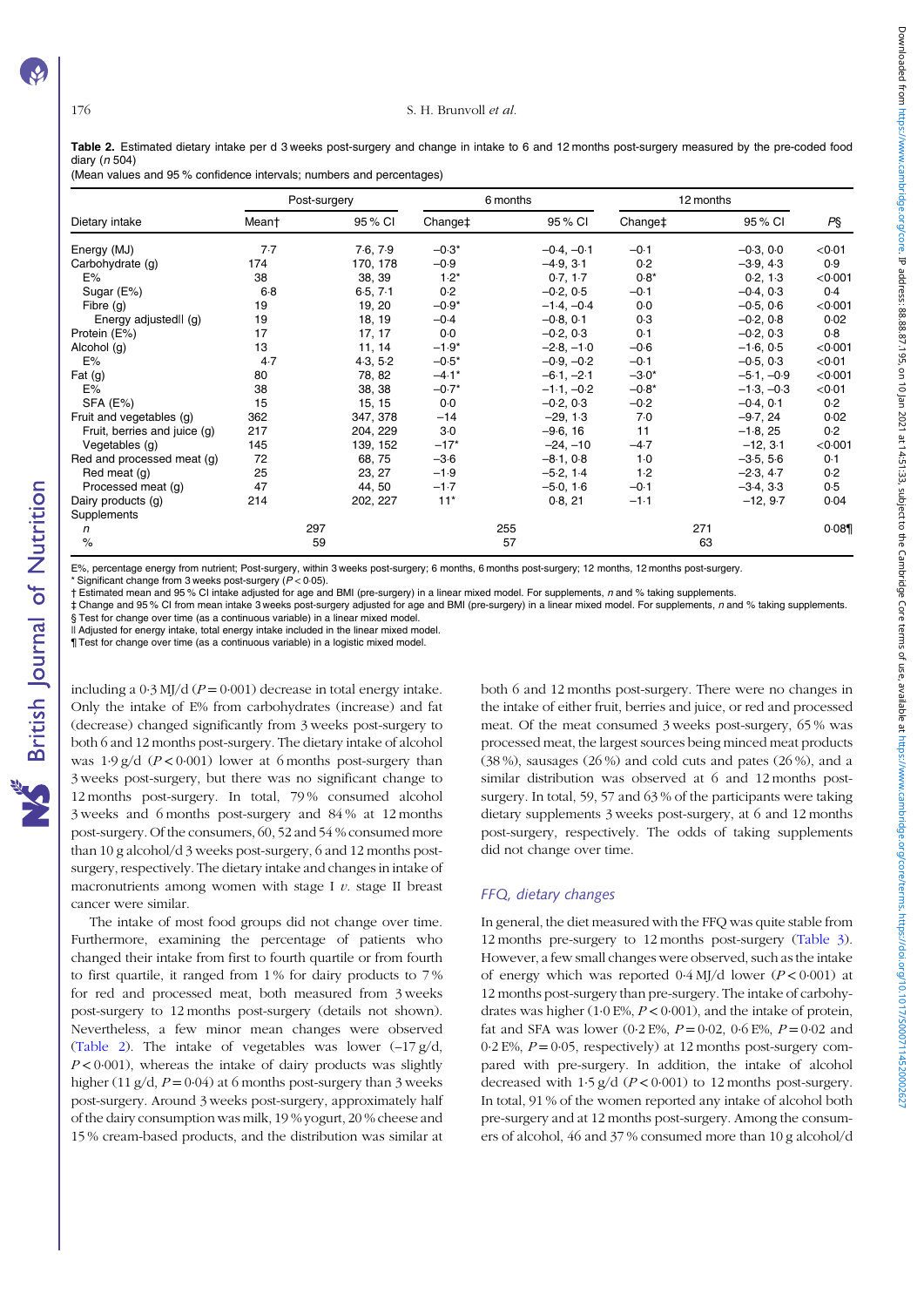<span id="page-5-0"></span>

| Table 3. Estimated dietary intake per d pre-surgery and change in intake to 12 months post-surgery measured by the FFQ (n 491) |  |
|--------------------------------------------------------------------------------------------------------------------------------|--|
| (Mean values and 95 % confidence intervals; numbers and percentages)                                                           |  |

|                              |       | Pre-surgery | 12 months |              |           |
|------------------------------|-------|-------------|-----------|--------------|-----------|
| Dietary intake               | Mean* | 95 % CI     | Changet   | 95 % CI      | P‡        |
| Energy (MJ)                  | 8.7   | 8.5, 9.0    | $-0.4$    | $-0.6, -0.2$ | < 0.001   |
| Carbohydrate (g)             | 206   | 201, 212    | $-3.8$    | $-8.9, 1.3$  | 0.1       |
| E%                           | 40    | 40, 41      | $1-0$     | 0.5, 1.5     | $<$ 0.001 |
| Sugar (E%)                   | $4-6$ | 4.4, 4.9    | $-0.0$    | $-0.3, 0.3$  | $1-0$     |
| Fibre $(q)$                  | 29    | 29, 30      | $-0.4$    | $-1.3, 0.4$  | 0.3       |
| Protein (g)                  | 90    | 88, 93      | $-5.7$    | $-8.0, -3.5$ | < 0.001   |
| E%                           | 18    | 17, 18      | $-0.2$    | $-0.4, -0.0$ | 0.02      |
| Alcohol (g)                  | 11    | 9.7, 12     | $-1.5$    | $-2.2, -0.8$ | < 0.001   |
| E%                           | $3-7$ | 3.4, 4.0    | $-0.3$    | $-0.6, -0.0$ | 0.04      |
| Fat $(g)$                    | 85    | 83, 88      | $-5.5$    | $-7.9, -3.2$ | < 0.001   |
| E%                           | 36    | 35, 36      | $-0.6$    | $-1.0, -0.1$ | 0.02      |
| SFA (g)                      | 30    | 29, 31      | $-2.1$    | $-3.0, -1.3$ | < 0.001   |
| E%                           | 12    | 12, 13      | $-0.2$    | $-0.5, -0.0$ | 0.05      |
| Fruit and vegetables (g)     | 588   | 564, 613    | $-6.5$    | $-35, 22$    | 0.6       |
| Fruit, berries and juice (g) | 275   | 259, 291    | 15        | $-5.7, 36$   | 0.2       |
| Vegetables (g)               | 313   | 297, 329    | $-22$     | $-37, -6.4$  | < 0.01    |
| Red and processed meat (g)   | 71    | 68, 74      | $-7.2$    | $-10, -4.1$  | < 0.001   |
| Red meat (g)                 | 28    | 26, 29      | $-3.2$    | $-4.8, -1.7$ | < 0.001   |
| Processed meat (g)           | 43    | 41, 45      | $-4.0$    | $-6.4, -1.5$ | < 0.01    |
| Dairy products (g)           | 370   | 344, 397    | $-34$     | $-61, -73$   | 0.01      |
| Supplements                  |       |             |           |              |           |
| n                            |       | 356         |           | 309          | $0.4$ §   |
| $\%$                         |       | 74          |           | 76           |           |

E%, percentage energy from nutrient; Pre-surgery, 12 months before diagnosis; 12 months, 12 months post-surgery.

Estimated mean and 95 % CI intake adjusted for age and BMI (pre-surgery) in a linear mixed model. For supplements, % (n) taking supplements

† Change and 95 % CI from mean intake pre-surgery adjusted for age and BMI (pre-surgery) in a linear mixed model. For supplements, n and % taking supplements.

‡ Test for change over time (from pre-surgery to 12 months) in a linear mixed model. § Test for change over time (from pre-surgery to 12 months) in a logistic mixed model.

pre-surgery and 12 months post-surgery, respectively. The dietary intake and changes in intake of macronutrients among women with stage I  $v$ . stage II breast cancer were similar.

There were only small changes in the intake of different food groups (Table 3). The intake of vegetables, red and processed meat, and dairy products was lower  $(-22 \text{ g/d}, P = 0.006, -1.006)$ 7·2 g/d,  $P < 0.001$  and  $-34$  g/d,  $P = 0.01$ , respectively) 12 months post-surgery than pre-surgery. In addition, the percentage of patients changing their intake from first to fourth quartile or from fourth to first quartile was  $\leq$ 3% for all the food groups (details not shown).

## Have you made any significant changes in your dietary habits in the last year?

Twelve months post-surgery, 24 % (n 98/412) answered 'yes' to have made changes in their dietary habits the last year. Comparing those who said 'yes' to dietary changes with those who claimed 'no' dietary changes, there were no differences in change in dietary intake measured with the food diary or the FFQ, with a few exceptions (see online Supplementary file 1 and 2 for details).

For the food diary, there was a minor difference in the change in intake of fibre at  $2.4$  g/d (95% CI 1.0, 3.7,  $P < 0.001$ ) from 3 weeks post-surgery to 12 months post-surgery, where those who claimed dietary changes increased  $(P = 0.002)$  their intake, whereas there was no significant change among those who claimed no changes ([Fig. 2](#page-6-0)(a)). Furthermore, there was a 2.4 g/d (95 % CI –4.6, –0.1,  $P = 0.04$ ) difference in the change in intake of alcohol to 6 months post-surgery. Those who claimed dietary changes decreased  $(P = 0.001)$  their intake from 11 g/d (95 % CI 8·3, 13) to 7·4 g/d (95 % CI 5·0, 9·8) v. a nonsignificant change from 13 g/d (95 % CI 11, 14) to 12 g/d (95 % CI 10, 13, see [Fig. 2](#page-6-0)(b)) for those who claimed no dietary changes. However, when the change in alcohol intake was calculated as E%, there was no difference between the strata. Lastly, for the food diary, there was a difference in the change  $(P = 0.001)$  in intake of vegetables from 3 weeks post-surgery to 12 months post-surgery [\(Fig. 2\(](#page-6-0)c)). Those who claimed no dietary changes consumed 145 g/d (95 % CI 136, 153) of vegetables 3 weeks post-surgery and decreased their intake by  $12 \frac{g}{d}$  (95% CI –21, –2.7,  $P = 0.01$ ) to 12 months post-surgery. Those who claimed dietary changes consumed 147 g/d (95 % CI 132, 161) of vegetables 3 weeks post-surgery and increased their intake by 20 g/d (95 % CI 3.7, 36,  $P = 0.02$ ) to 12 months post-surgery.

For the FFQ, the patients who claimed dietary changes reported a 0·7 MJ/d higher energy intake (95 % CI 0·2, 1·3,  $P = 0.008$ ) pre-surgery, but they also reduced their energy intake by 0.6 MJ/d (95 % CI –1.1, –0.2,  $P = 0.009$ ) more than the patients who claimed no dietary changes [\(Fig. 2\(](#page-6-0)d)). Consequently, at 12 months post-surgery, the energy intakes were 8·4 MJ/d (95 % CI 8·0, 8·8) and 8·3 MJ/d (95 % CI 8·1, 8·5) for those who reported dietary changes and no changes, respectively. In addition, the patients who claimed dietary changes reduced their intake of alcohol by 2.1 g/d (95 % CI –3.8, –0.4,  $P = 0.02$ ) more than those who claimed no changes ([Fig. 2\(](#page-6-0)e)). At 12 months post-surgery measured by the FFQ, the dietary intake of alcohol was 7·1 g/d (95 % CI 5·2, 9·1) and 9·7 g/d (95 % CI 8·6,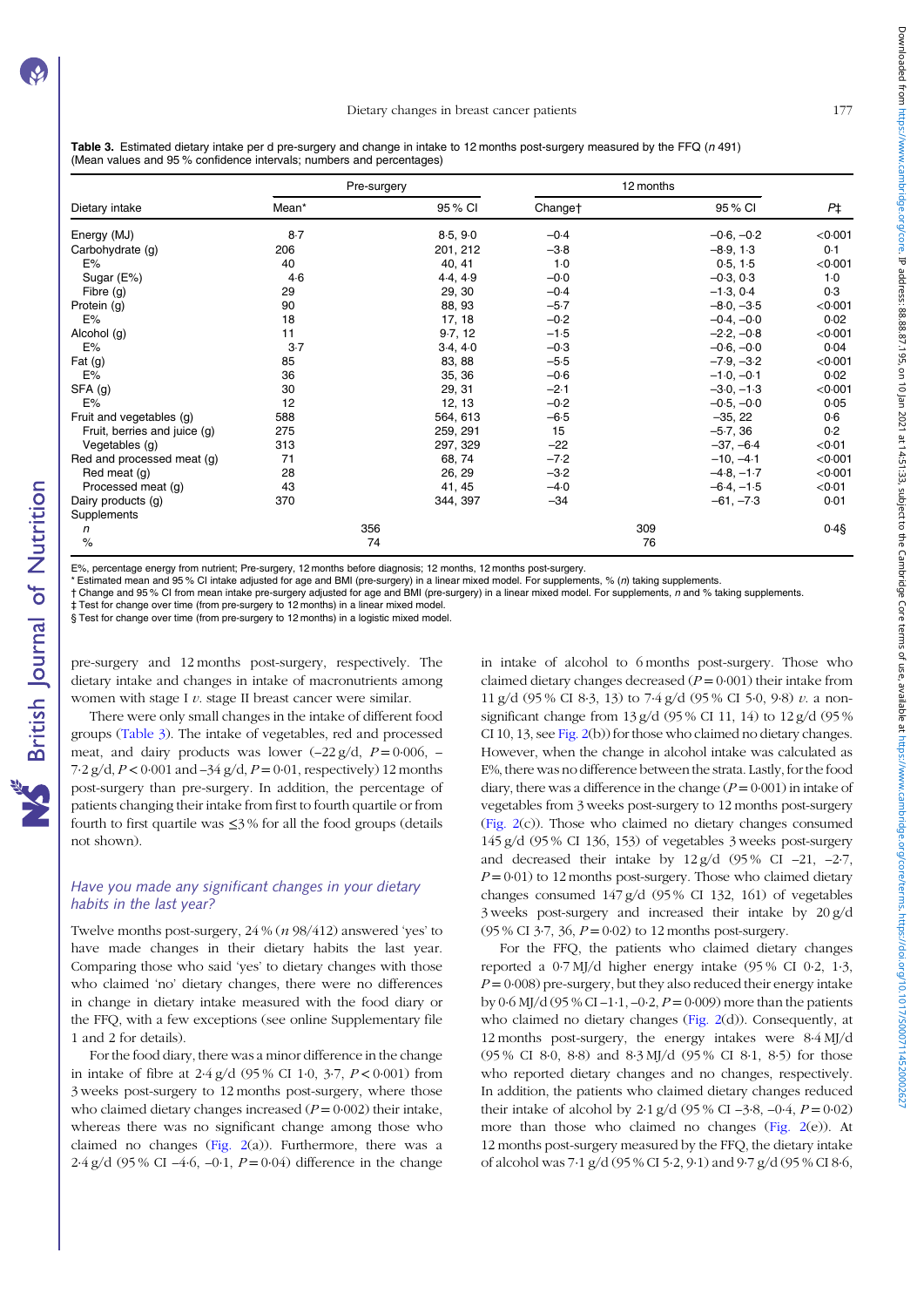<span id="page-6-0"></span>

Fig. 2. Estimated mean (95 % CI) dietary intake of (a) fibre, (b) alcohol and (c) vegetables measured using the pre-coded food diary (n 412) and (d) energy and (e) alcohol using the FFQ (n 407) by those who claimed dietary changes ( $-\rightarrow$ ) and those who claimed no changes ( $-\rightarrow$ ). Pre-coded food diary post-surgery, within 3 weeks post-surgery; 6 months post-surgery; 12 months post-surgery. FFQ pre-surgery, the 12 months before diagnosis; 12 months post-surgery. \* Significant difference in change from 3 weeks post-surgery food diary (a-c) and pre-surgery FFQ (d and e) in a linear mixed model  $(P < 0.05)$ .

11) for those claiming dietary changes and those claiming no changes, respectively. However, when the change in alcohol intake was calculated as E%, there was no difference between the strata.

#### **Discussion**

In the present study among women diagnosed with breast cancer stage I or II, the reported diet was quite stable overall. The dietary intake of energy, most nutrients and food groups changed <5 %, and all changes were <15 %. This applies both measured by the food diary (throughout the 12 months postsurgery) and the FFQ (from 12 months pre-surgery to 12 months post-surgery). Nevertheless, the dietary intake of energy, alcohol and vegetables was lower at 6 months measured by the food diary and at 12 months post-surgery measured by the FFQ than 3 weeks post-surgery and pre-surgery, respectively. Furthermore, E% from carbohydrates increased and E% from fat decreased over time, measured by both dietary assessment methods. The FFQ demonstrated a decrease in the intake of red and processed meat and dairy products from pre-surgery to 12 months post-surgery, whereas the food diary demonstrated no change in the intake of red and processed meat over time and a minor increase in the intake of dairy products to 6 months from 3 weeks post-surgery. In total, 24 % of the patients claimed to have changed their diet. Interestingly, they did not change their diet in a different way or to a different extent than the patients who claimed no dietary changes, with a few minor exceptions.

Two different dietary assessment methods were used to examine dietary changes. The methods intended to measure changes over slightly different periods where the food diary measured intake on specific days and changes over the 12 months post-surgery, and the FFQ asked for the usual intake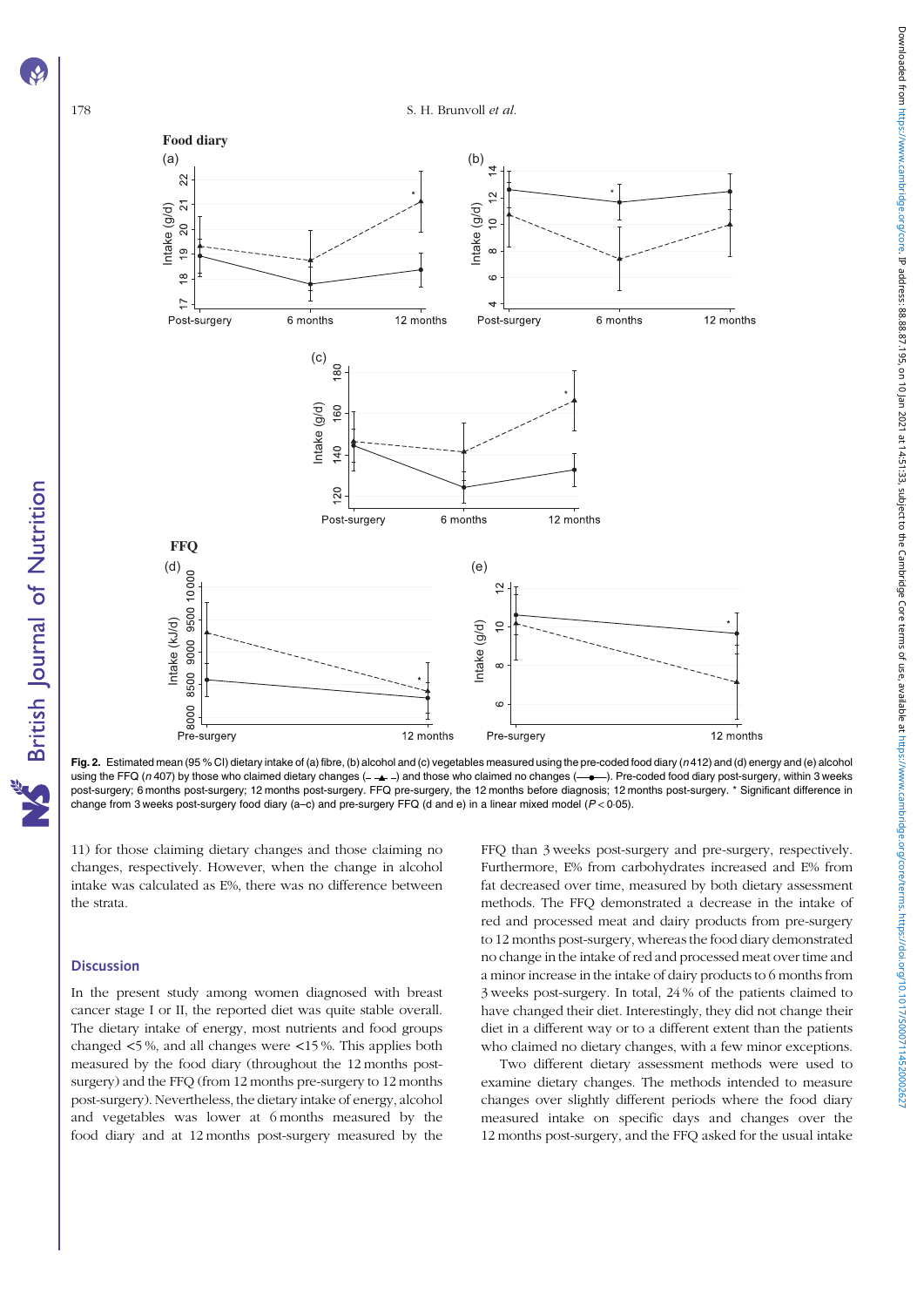and changes from 12 months pre-surgery to 12 months post-surgery. We here demonstrated that the diet of women diagnosed with early-stage breast cancer was quite stably measured with both methods over the two different, but overlapping, periods.

The mean intake of alcohol among the participants was above the Norwegian dietary recommendations  $\left($ <10 g/d)<sup>([36](#page-9-0))</sup> pre-surgery measured by the FFQ, and even higher in the food diary and thus above the recommendations at all three time points. It was also higher than that previously reported in the general Norwegian female population comparable for age and time although not from same geographical area<sup>([37,38\)](#page-9-0)</sup>. A lower intake of energy, alcohol and protein has been reported among breast cancer patients during adjuvant chemotherapy compared with both before the treatment and with women without cancer<sup>([39](#page-10-0),[40](#page-10-0))</sup>, although the results are conflicting<sup>([41](#page-10-0),[42\)](#page-10-0)</sup>. In the present study, the intake of energy and alcohol decreased from 3 weeks post-surgery to 6 months post-surgery, which was the time period at which many of the patients underwent chemotherapy. However, the reduction was small and appeared to be temporary, as the intake at 12 months did not differ from the intake 3 weeks post-surgery. The FFQ also demonstrated decreased intake of energy, alcohol and protein from before to [12](#page-9-0) months post-surgery, as seen in other studies<sup> $(12,14,17)$  $(12,14,17)$ </sup>. When comparing the intake of alcohol among the patients at 12 months in the food diary and FFQ, 46 % reported a mean intake >10 g/d in the food diary over the 7 d of registration, whereas  $34\%$  reported  $>10\frac{g}{d}$  over 1 month measured by the FFQ at around the same time. The patients were informed about the dietary recommendations on alcohol intake and advised to limit their intake (<7 units of alcohol/week). This could have influenced how they reflected on and answered the FFQ, but probably not to the same degree for the food diary, where they could tick off whether the day reported was a normal or an unusual day with regard to dietary intake. In addition, the patients who claimed that they changed their diet decreased their intake of alcohol more than those who claimed no dietary changes (assessed by the food diary to 6 months and the FFQ to 12 months). However, the difference in change in E% from alcohol was not significant.

The E% from carbohydrates was lower than that reported by women in the nationwide Norkost  $3$  study<sup>[\(37\)](#page-9-0)</sup>, and although it increased slightly over the study period, it was still below the recommendation  $(45-60 \text{ E}\%)^{(36)}$  $(45-60 \text{ E}\%)^{(36)}$  $(45-60 \text{ E}\%)^{(36)}$ . On the contrary, the E% from fat decreased slightly over the study period, but was within the recommendation at all time points  $(25-40 \text{ E}\%)^{(36)}$  $(25-40 \text{ E}\%)^{(36)}$  $(25-40 \text{ E}\%)^{(36)}$ .

The intake of vegetables was lower than the recommendation measured by the food diary over the study period but comparable to the intake reported among women in the Norkost 3 study<sup>[\(5,37](#page-9-0))</sup>. For the FFQ, the overall intake of vegetables was about double the amount reported with the food diary. At least some of this may result from the method itself because the retrospective nature of the FFQ could be more prone to social desirability bias and overreporting of food groups such as fruit and vegetables<sup>[\(43](#page-10-0),[44](#page-10-0))</sup>. Most previous studies have reported increased intake of vegetables after diagnosis among breast cancer survivors<sup>[\(11,12](#page-9-0),[15](#page-9-0),[17](#page-9-0))</sup>. On the contrary, the French NutriNet-Santé cohort reported decreased intake of vegetables among all cancer patients, but no change among the breast cancer patients $(14)$  $(14)$ . Others have reported decreased intake of dark-green and orange vegetables and legumes during chemotherapy among breast cancer patients<sup>([45](#page-10-0))</sup>. In the present study, although the decrease was not large, the intake of vegetables decreased to 6 and 12 months post-surgery, measured by the food diary and the FFQ, respectively.

The period after being diagnosed with cancer has been described as a 'teachable moment', a period for making positive lifestyle changes<sup>([46](#page-10-0))</sup> such as healthy dietary changes<sup>[\(6](#page-9-0)–[9,11,12](#page-9-0),[15](#page-9-0),[17](#page-9-0))</sup>. However, behavioural change is challenging, and even dietary intervention studies for cancer survivors have reported contra-dictory results in dietary changes after a cancer diagnosis<sup>([47](#page-10-0))</sup>. Individual physiological, psychological and social factors may all affect the patient in this vulnerable phase and represent reasons for not implementing any changes<sup> $(48)$  $(48)$ </sup>. Also, the patients may have intended to make the changes, but it can be hard to distinguish between actual and intended dietary changes when recalling their diet, as may have been demonstrated for the intake of red and processed meat in the present study. This may be due to the media focus on the carcinogenicity report from the International Agency for Research on Cancer in  $2015<sup>(49)</sup>$  $2015<sup>(49)</sup>$  $2015<sup>(49)</sup>$ . The total meat intake was about the same in the FFQ pre-surgery and the food diary 3 weeks post-surgery, and just around the upper limit of the Norwegian dietary guidelines  $(<$ 500 g/week)<sup>([5\)](#page-9-0)</sup>. Still, the intake of processed meat was substantial and not in line with the recommendation to limit intake. In the FFQ, the intake of red and processed meat slightly decreased to 12 months, whereas no dietary change was observed in the food diary during the study period.

There was a discrepancy in reporting dairy products in the food diary and the FFQ. Overall, the intake was reported to be >1·5 times higher when measured with the FFQ than the food diary. Previous studies have demonstrated inconsistent results regarding change in the intake of dairy products after a breast cancer diagnosis $(9,15)$  $(9,15)$  $(9,15)$  $(9,15)$ . In the present study, the change in intake differed between the dietary assessment methods. In the food diary, the intake of dairy products increased slightly to 6 months, but there was no change in the intake from 3 weeks post-surgery to 12 months post-surgery. In the FFQ, a lower intake was observed 12 months post-surgery than pre-surgery.

In the present study, 24 % claimed to have made significant changes in their dietary habits over the last year, which is lower than reported in other studies<sup>[\(6](#page-9-0)-[10\)](#page-9-0)</sup>. However, in general, the patients who claimed dietary changes did not change their diet to a greater degree than the ones that claimed no dietary changes. Two previous studies using both qualitative questions on dietary changes, and quantifying the changes using quantitative or semi-quantitative methods, demonstrated that the actual changes appeared to be quite small $(10,13)$  $(10,13)$ . Nevertheless, there is a possibility that changes may have been made in parts of the diet that we did not examine or were too small to capture with the dietary assessment methods used.

Studies investigating dietary changes after a breast cancer diagnosis have presented a large range of time points as 'postdiagnosis', ranging from months after diagnosis $(6,14)$  $(6,14)$  to several years after<sup>[\(50](#page-10-0))</sup>, and even with different time points in the same study<sup> $(7,9,11,15,16)$  $(7,9,11,15,16)$  $(7,9,11,15,16)$  $(7,9,11,15,16)$  $(7,9,11,15,16)$  $(7,9,11,15,16)$  $(7,9,11,15,16)$ </sup>. It is possible that we have captured only small dietary changes associated with side effects and issues related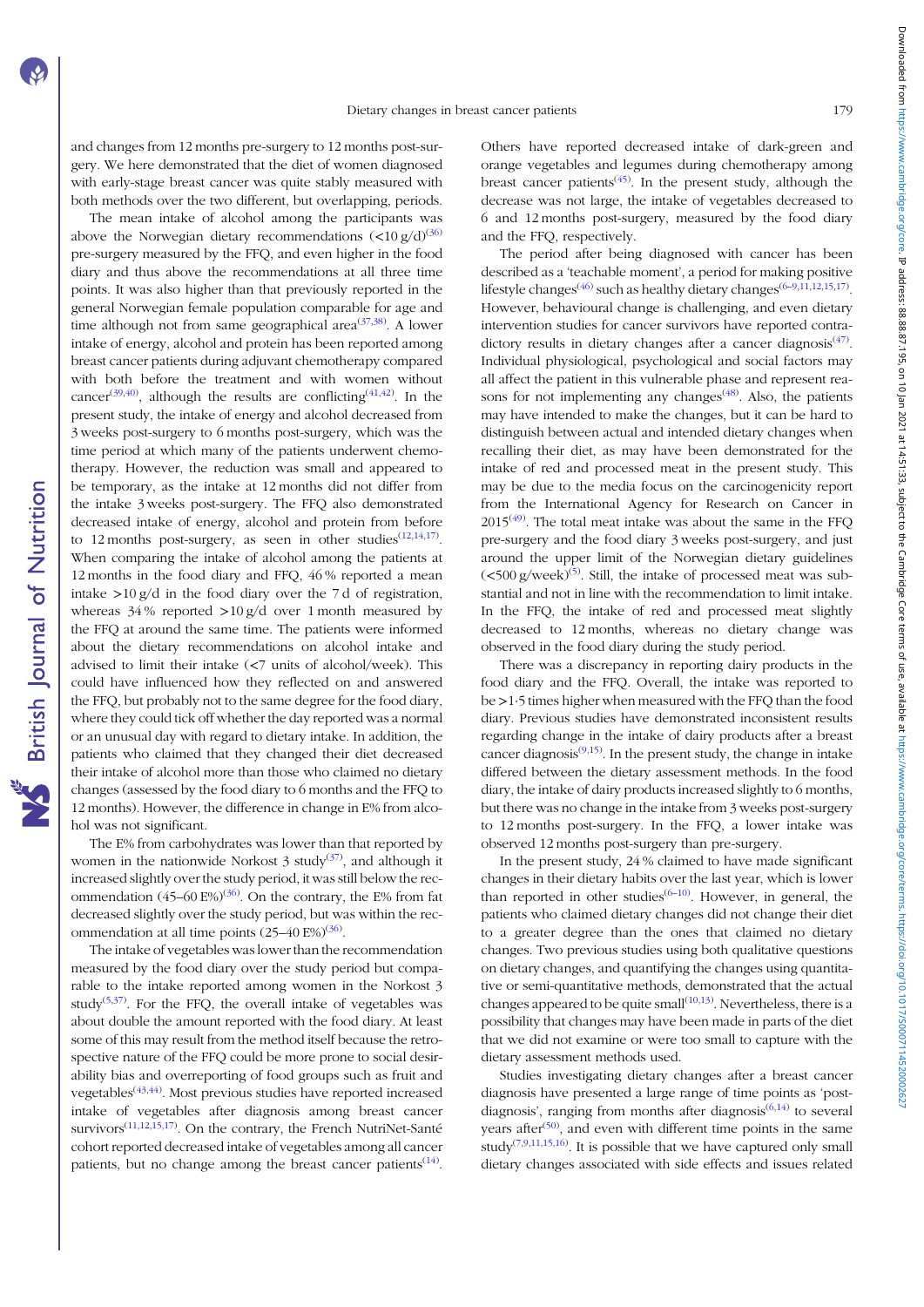<span id="page-8-0"></span>to the treatment, in particular for those undergoing chemo-therapy<sup>([51](#page-10-0),[52\)](#page-10-0)</sup>. Furthermore, it has been reported that changes are more likely to occur among those receiving three or more treatments compared with one treatment<sup>([8\)](#page-9-0)</sup>. The breast cancer patients in the current study mostly receive at least three types of treatment: breast cancer surgery, radiation therapy (all women with breast-conserving surgery) and endocrine therapy. Based on lymph node-positive  $v$ . lymph node-negative disease subgroup analyses, which may reflect both aggressiveness of the disease and those receiving chemotherapy, the groups had similar results for the intake and changes in intake of macronutrients. However, dietary changes within this study population due to variation in breast cancer treatment may exist and should be studied in more detail. Of note, some studies have demonstrated that intentional dietary changes may come at a later time point<sup> $(9,11,15)$  $(9,11,15)$ </sup>. In the present study, dietary data are also collected 24 months post-surgery, so potential dietary changes at a later stage can be captured. Only women with breast cancer stage I and II were included in the study, and patients with other known severe illnesses (i.e. severe heart disease, dysregulated diabetes) or incapable of being physically active were excluded (no restrictions on exercise). It is unknown to what extent the current results on dietary changes also apply to these groups of breast cancer patients who also have other serious diseases.

The strengths of this clinical study include the relatively large number of patients, the low dropout during follow-up and using mixed models that take into account any missing data at any time point. Furthermore, repeated administrations of two different validated dietary assessment methods were used to capture dietary intake and changes over slightly different, but overlapping periods, where both methods demonstrated that the diet did mostly not change. The patients were followed closely and phoned if there was any missing or inaccurate dietary information. Furthermore, the present study provides insight into the complexity of and challenges in the interpretation of dietary data when using different dietary assessment methods.

However, the study also has some limitations. The dietary intake is self-reported, and measurement errors cannot be excluded, such as reactivity when filling in the food diary and recall errors related to memory with the FFQ. Based on the previous results of the validation of the FFQ and the food diary, there may be more uncertainty related to the dietary assessment from pre-surgery and 3 weeks post-surgery than at the other time points, especially for the food diary<sup>[\(21\)](#page-9-0)</sup>. Furthermore, many statistical tests were performed, and no adjustments were made for multiple testing. Still, the actual size of the changes and their clinical relevance are the most essential findings.

# Conclusion

The present clinical study provides results on dietary changes in women newly diagnosed with stage I or II breast cancer; the diet was quite stable, and the few reported dietary changes were mostly small. The patients decreased their intake of vegetables, alcohol, E% from fat and total energy, and increased the E% from carbohydrates measured with both the food diary and the FFQ over time. There were only minor differences in change in dietary intake between the patients who claimed to have

changed their diet compared with those who claimed no changes. In conclusion, even though the time period after a breast cancer diagnosis has been referred to as a period for making positive dietary changes, our data suggest that only minor dietary changes took place.

#### Acknowledgements

We acknowledge each woman who participated in this study. Furthermore, we acknowledge our study nurses Alexandra Østgaard, Ragnhild Tveit, Harriet Børset, Therese Larner and Eline Holli Halset and administrator Marianne Corneliussen and Tora Bettum.

This work was funded by the Institute of Basic Medical Sciences, University of Oslo with supplementary funds from the Throne Holst Nutrition Research Foundation. Also, the present study was supported by grants from South-East Norwegian Health Authority (grant no. 2012064), Norwegian Research Council (grant no. 213997) and Active Against Cancer Gjensidige Stiftelsen (grant no. 2012). Dr. McTiernan was supported by grants from the Breast Cancer Research Foundation (BCRF-18-107 and BCRF-19-107). The funders had no role in the design, collection of data, analysis, interpretation of data or writing of this article.

The authors' roles were as follows: S. H. B., I. T. and A. H.: conception and design of the present study. I. T., G. F. B., F. F., V. G. F., H. F., S. L., H. S. and E. S.: patient follow-up, data collection and construction of the clinical database. S. H. B. and A. H.: collection and construction of the dietary database. J. L.: histological examinations. S. H. B.: statistical analyses with supervision from M. W. F. S. H. B.: drafting the manuscript. S. H. B., I. T., A. M. and A. H.: interpretation of the results. All the authors have been critically reviewing and approved the manuscript.

The authors declare that there are no conflicts of interest.

#### Supplementary material

For supplementary materials referred to in this article, please visit <https://doi.org/10.1017/S0007114520002627>

## References

- 1. WCRF/AICR (2018) Continuous update project expert report. Diet, nutrition, physical activity and breast cancer survivors. <https://www.wcrf.org/dietandcancer/breast-cancer-survivors> (accessed September 2019).
- 2. WCRF/AICR (2018) Continuous update project expert report. Survivors of breast and other cancers. [https://www.wcrf.org/](https://www.wcrf.org/dietandcancer/cancer-survivors) [dietandcancer/cancer-survivors](https://www.wcrf.org/dietandcancer/cancer-survivors) (accessed September 2019).
- 3. WCRF/AICR (2018) Continuous update project expert report. Diet, nutrition, physical activity and cancer: a global perspective. <https://www.wcrf.org/dietandcancer> (accessed September 2019).
- 4. Runowicz CD, Leach CR, Henry NL, et al. (2016) American Cancer Society/American Society of Clinical Oncology Breast Cancer Survivorship Care Guideline. CA Cancer J Clin 66, 43–73.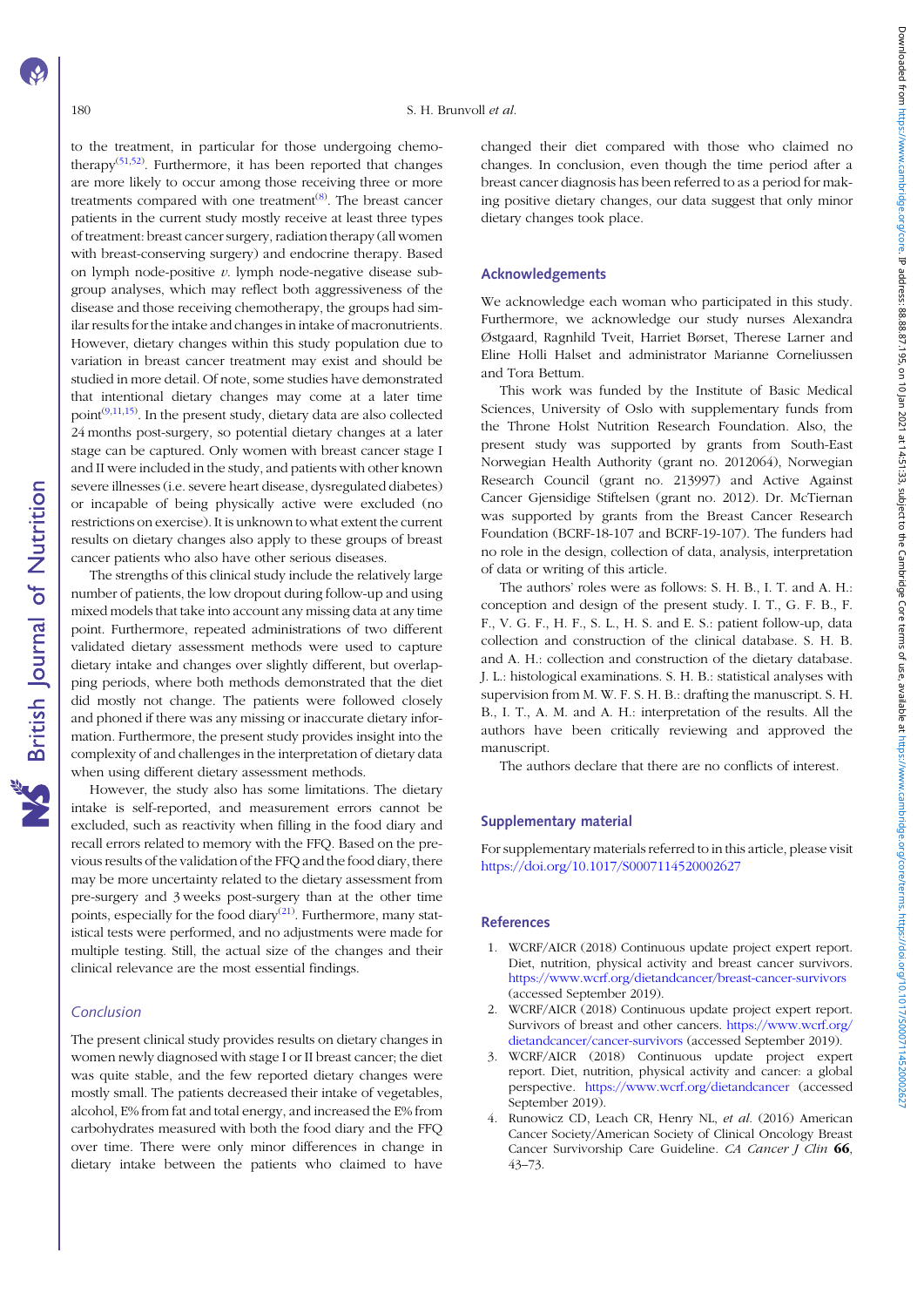- <span id="page-9-0"></span>5. The Norwegian Directorate of Health (2014) Anbefalinger om kosthold, ernæring og fysisk aktivitet (Norwegian guidelines on diet, nutrition and physical activity). [www.helsedirektoratet.](https://www.helsedirektoratet.no/faglige-rad/kostradene-og-naeringsstoffer/kostrad-for-befolkningen) [no/faglige-rad/kostradene-og-naeringsstoffer/kostrad-for](https://www.helsedirektoratet.no/faglige-rad/kostradene-og-naeringsstoffer/kostrad-for-befolkningen)[befolkningen](https://www.helsedirektoratet.no/faglige-rad/kostradene-og-naeringsstoffer/kostrad-for-befolkningen) (accessed September 2019).
- 6. Maunsell E, Drolet M, Brisson J, et al. (2002) Dietary change after breast cancer: extent, predictors, and relation with psychological distress. *J Clin Oncol* 20, 1017-1025.
- 7. Salminen EK, Lagstrom HK, Heikkila S, et al. (2000) Does breast cancer change patients' dietary habits? Eur J Clin Nutr 54, 844–848.
- 8. Patterson RE, Neuhouser ML, Hedderson MM, et al. (2003) Changes in diet, physical activity, and supplement use among adults diagnosed with cancer. J Am Diet Assoc 103, 323-328.
- 9. Salminen E, Bishop M, Poussa T, et al. (2004) Dietary attitudes and changes as well as use of supplements and complementary therapies by Australian and Finnish women following the diagnosis of breast cancer. Eur J Clin Nutr 58, 137–144.
- 10. Shaharudin SH, Sulaiman S, Shahril MR, et al. (2013) Dietary changes among breast cancer patients in Malaysia. Cancer Nurs 36, 131–138.
- 11. Thomson CA, Flatt SW, Rock CL, et al. (2002) Increased fruit, vegetable and fiber intake and lower fat intake reported among women previously treated for invasive breast cancer. *J Am Diet* Assoc 102, 801–808.
- 12. Velentzis LS, Keshtgar MR, Woodside JV, et al. (2011) Significant changes in dietary intake and supplement use after breast cancer diagnosis in a UK multicentre study. Breast Cancer Res Treat 128, 473-482.
- 13. Wayne SJ, Lopez ST, Butler LM, et al. (2004) Changes in dietary intake after diagnosis of breast cancer.  $J Am$  Diet Assoc  $104$ , 1561–1568.
- 14. Fassier P, Zelek L, Lecuyer L, et al. (2017) Modifications in dietary and alcohol intakes between before and after cancer diagnosis: results from the prospective population-based NutriNet-Sante cohort. Int J Cancer 141, 457-470.
- 15. Skeie G, Hjartaker A, Braaten T, et al. (2009) Dietary change among breast and colorectal cancer survivors and cancer-free women in the Norwegian Women and Cancer cohort study. Cancer Causes Control 20, 1955-1966.
- 16. Affret A, His M, Severi G, et al.(2018) Influence of a cancer diagnosis on changes in fruit and vegetable consumption according to cancer site, stage at diagnosis and socioeconomic factors: results from the large E3N-EPIC study. Int J Cancer 143, 1678–1687.
- 17. Lei YY, Ho SC, Cheng A, et al. (2018) Dietary changes in the first 3 years after breast cancer diagnosis: a prospective Chinese breast cancer cohort study. Cancer Manag Res 10, 4073–4084.
- 18. The Norwegian Directorate of Health & Norwegian Breast Cancer Group (NBCG) (2019) Nasjonalt handlingsprogram med retningslinjer for diagnostikk, behandling og oppfølging av pasienter med brystkreft (National program with guidelines on diagnostics, treatment and follow-up of breast cancer patients). [https://www.helsedirektoratet.no/retningslinjer/](https://www.helsedirektoratet.no/retningslinjer/brystkreft-handlingsprogram) [brystkreft-handlingsprogram](https://www.helsedirektoratet.no/retningslinjer/brystkreft-handlingsprogram) (accessed September 2019).
- 19. Dowsett M, Nielsen TO, A'Hern R, et al. (2011) Assessment of Ki67 in breast cancer: recommendations from the International Ki67 in Breast Cancer working group. *J Natl Cancer Inst* 103, 1656–1664.
- 20. Flote VG, Vettukattil R, Bathen TF, et al. (2016) Lipoprotein subfractions by nuclear magnetic resonance are associated with tumor characteristics in breast cancer. Lipids Health Dis 15, 56.
- 21. Brunvoll SH, Thune I, Frydenberg H, et al. (2018) Validation of repeated self-reported  $n-3$  PUFA intake using serum

phospholipid fatty acids as a biomarker in breast cancer patients during treatment. Nutr J 17, 94.

- 22. Lillegaard IT, Overby N & Cersen LF (2005) Can children and adolescents use photographs of food to estimate portion sizes? Eur J Clin Nutr 59, 611–617.
- 23. Willett W (2013) Issues in analysis and presentation of dietary data. In Nutritional Epidemiology, 3rd ed., pp. 305–307. New York: Oxford University Press.
- 24. Norwegian Food Safety Authority (2013/2014/2015) Norwegian food composition database. [www.matvaretabellen.no](https://www.matvaretabellen.no)
- 25. Andersen LF, Tomten H, Haggarty P, et al. (2003) Validation of energy intake estimated from a food frequency questionnaire: a doubly labelled water study. Eur J Clin Nutr 57, 279-284.
- 26. Andersen LF, Solvoll K, Johansson LR, et al. (1999) Evaluation of a food frequency questionnaire with weighed records, fatty acids, and alpha-tocopherol in adipose tissue and serum. Am J Epidemiol 150, 75–87.
- 27. Andersen LF, Solvoll K & Drevon CA (1996) Very-long-chain n- $3$  fatty acids as biomarkers for intake of fish and  $n-3$  fatty acid concentrates. Am J Clin Nutr 64, 305-311.
- 28. Carlsen MH, Karlsen A, Lillegaard IT, et al. (2011) Relative validity of fruit and vegetable intake estimated from an FFQ, using carotenoid and flavonoid biomarkers and the method of triads. Br J Nutr 105, 1530-1538.
- 29. Nes M, Frost Andersen L, Solvoll K, et al. (1992) Accuracy of a quantitative food frequency questionnaire applied in elderly Norwegian women. Eur J Clin Nutr 46, 809–821.
- 30. Johansen AMW, Myhre JB, Hjartaker A, et al. (2019) Validation of energy intake recorded by a 7-day pre-coded food diary against measured energy expenditure in a group of Norwegian adults. PLOS ONE 14, e0215638.
- 31. Lillegaard IT & Andersen LF (2005) Validation of a pre-coded food diary with energy expenditure, comparison of underreporters v. acceptable reporters. Br J Nutr 94, 998–1003.
- 32. Myhre JB, Johansen AMW, Hjartaker A, et al. (2018) Relative validation of a pre-coded food diary in a group of Norwegian adults – comparison of underreporters and acceptable reporters. PLOS ONE 13, e0202907.
- 33. Stea TH, Andersen LF, Paulsen G, et al. (2014) Validation of a pre-coded food diary used among 60–80 year old men: comparison of self-reported energy intake with objectively recorded energy expenditure. PLOS ONE 9, e102029.
- 34. Andersen LF, Pollestad ML, Jacobs DR Jr, et al. (2005) Validation of a pre-coded food diary used among 13-year-olds: comparison of energy intake with energy expenditure. Public Health Nutr 8, 1315–1321.
- 35. WCRF/AICR (2018) Continuous update project expert report. Diet, nutrition, physical activity and breast cancer. <https://www.wcrf.org/dietandcancer/breast-cancer> (accessed September 2019).
- 36. Nordic Council of Ministers (2014) Nordic Nutrition Recommendations, 2012: Integrating Nutrition and Physical Activity, 5th ed. [http://norden.diva-portal.org/smash/record.](http://norden.diva-portal.org/smash/record.jsf?pid=diva2%3A704251&dswid=642) [jsf?pid](http://norden.diva-portal.org/smash/record.jsf?pid=diva2%3A704251&dswid=642)=[diva2 %3A704251&dswid](http://norden.diva-portal.org/smash/record.jsf?pid=diva2%3A704251&dswid=642)=[642](http://norden.diva-portal.org/smash/record.jsf?pid=diva2%3A704251&dswid=642) (accessed September 2019).
- 37. The Norwegian Directorate of Health (2012) Norkost 3. En landsomfattende kostholdsundersøkelse blant menn og kvinner i Norge i alderen 18–70 år, 2010–11 (Norkost 3 – A Nationwide Dietary Survey Among 18–70 Year Old Men and Women in Norway, 2010–11). [https://helsedirektoratet.no/Lists/Publikasj](https://helsedirektoratet.no/Lists/Publikasjoner/Attachments/301/Norkost-3-en-landsomfattende-kostholdsundersokelse-blant-menn-og-kvinner-i-norge-i-alderen-1870-ar-201011-IS-2000.pdf) [oner/Attachments/301/Norkost-3-en-landsomfattende-kostholds](https://helsedirektoratet.no/Lists/Publikasjoner/Attachments/301/Norkost-3-en-landsomfattende-kostholdsundersokelse-blant-menn-og-kvinner-i-norge-i-alderen-1870-ar-201011-IS-2000.pdf) [undersokelse-blant-menn-og-kvinner-i-norge-i-alderen-](https://helsedirektoratet.no/Lists/Publikasjoner/Attachments/301/Norkost-3-en-landsomfattende-kostholdsundersokelse-blant-menn-og-kvinner-i-norge-i-alderen-1870-ar-201011-IS-2000.pdf)[1870-ar-201011-IS-2000.pdf](https://helsedirektoratet.no/Lists/Publikasjoner/Attachments/301/Norkost-3-en-landsomfattende-kostholdsundersokelse-blant-menn-og-kvinner-i-norge-i-alderen-1870-ar-201011-IS-2000.pdf)
- 38. Lundblad MW, Andersen LF, Jacobsen BK, et al. (2019) Energy and nutrient intakes in relation to National Nutrition